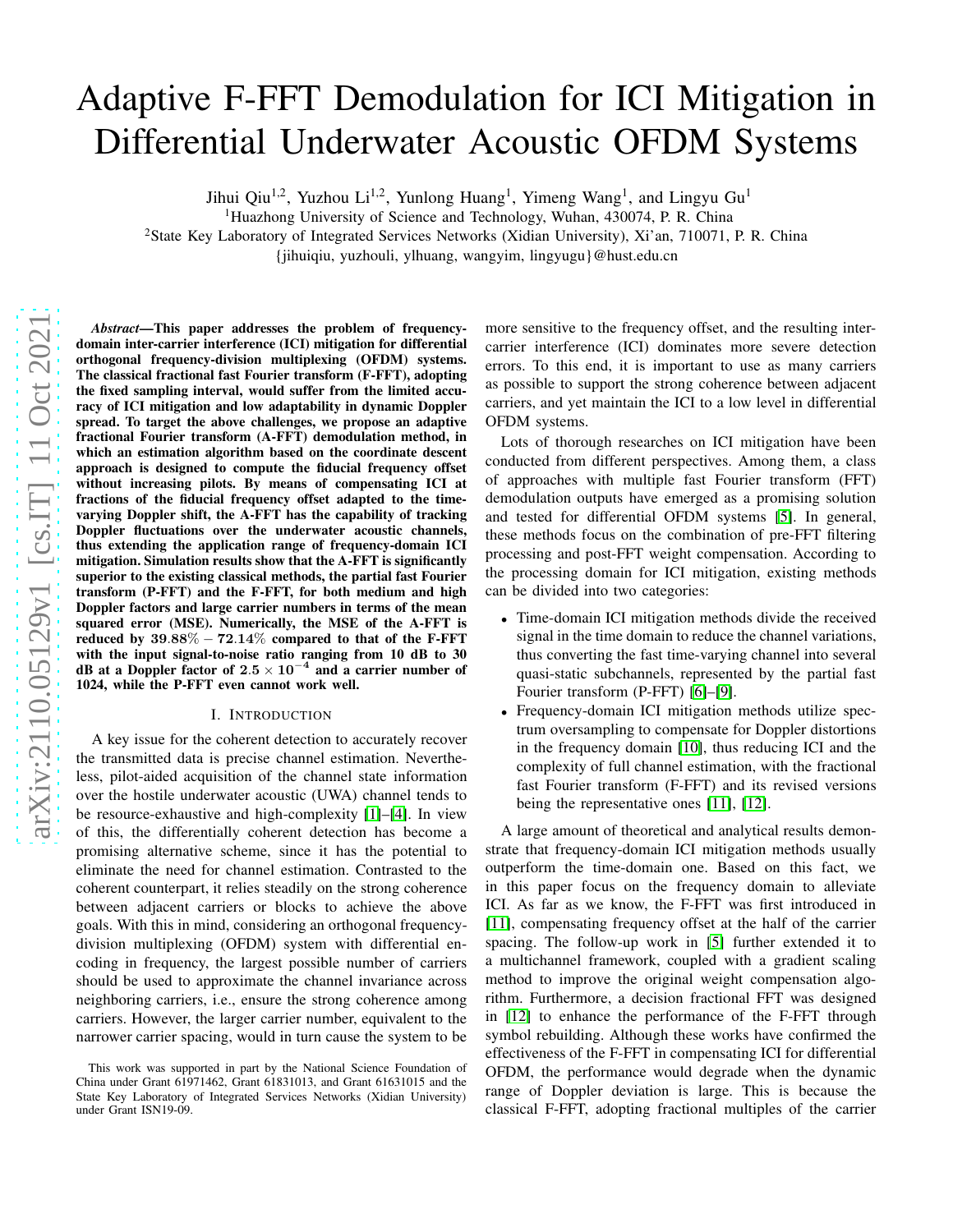spacing for frequency oversampling, has the limited range of ICI compensation when the size of the combiner is fixed. As a result, the performance ceiling can be observed due to the poor adaptability in dynamic Doppler spread.

To this end, in this paper we propose a different approach that targets time-varying ICI for acoustic channels with severe Doppler fluctuations. Unlike the fixed carrier spacing of the existing F-FFT, the compensation range of the proposed method at each frame would fluctuate with Doppler. Namely, it is supposed to reset the fiducial frequency offset adapted to the current Doppler spread before demodulating each data frame, by fractional multiples of which to shift spectrum for compensating ICI. In this manner, an adaptive fiducial frequency offset estimation algorithm is designed employing the coordinate descent approach with no increase in additional pilot overhead. Combining with the designed algorithm, the proposed method has the capability of tracking dynamic Doppler spread over the UWA channel, thus extending the application range of frequency-domain ICI mitigation, which is referred to as adaptive fractional Fourier transform (A-FFT). Simulation results demonstrate that the A-FFT significantly outperforms the P-FFT and the F-FFT for both medium and high Doppler factors and large carrier numbers in terms of the data detection mean square error (MSE).

The remainder of this paper is organized as follows. In Section [II,](#page-1-0) we present the system model for the UWA differential OFDM system and the principle of F-FFT demodulation. Section [III](#page-1-1) describes the performance influencing factor of the existing F-FFT and the details of the proposed A-FFT demodulation. Simulation results are presented in Section [IV](#page-3-0) to evaluate the performance of the proposed method. Finally, conclusions are summarized in Section [V.](#page-5-8)

#### <span id="page-1-0"></span>II. SYSTEM MODEL AND F-FFT DEMODULATION

## *A. System Model*

Let us consider a differential OFDM system with  $K$  carriers, in which the transmitted signal is modeled as

$$
s(t) = \text{Re}\left\{\sum_{k=0}^{K-1} d_k e^{j2\pi f_k t} \right\}, t \in [0, T]
$$
 (1)

where  $\Delta f$  is the carrier spacing and  $T = 1/\Delta f$  is the block duration. The data symbol  $d_k$ , modulated on the k-th carrier of frequency  $f_k = f_0 + k\Delta f$  with the lowest carrier  $f_0$ , is differentially encoded in the frequency domain, following as

$$
d_k = \begin{cases} b_k d_{k-1}, & 1 \le k \le K-1 \\ c, & k = 0 \end{cases}
$$
 (2)

where  $c$  is a known symbol for both the transmitter and the receiver, and  $b_k$  is the original data symbol drawn from the Q-ary unit-amplitude phase-shift keying (PSK) constellation alphabet set.

Assuming that a multipath acoustic channel with the path gain  $h_l(t)$  and delay  $\tau_l(t)$  corresponding to each path is modeled as

$$
h(t) = \sum_{l=0}^{L-1} h_l(t)\delta(t - \tau_l(t))
$$
 (3)

the received signal in passband is then expressed as

$$
r(t) = \sum_{l=0}^{L-1} h_l(t)s(t - \tau_l(t)) + n(t)
$$
 (4)

where  $n(t)$  is the additive complex noise.

After frame synchronizing, coarse resampling, downshifting and guard interval discarding, the equivalent received signal in baseband can be written as

$$
v(t) = \sum_{k=0}^{K-1} H_k(t) d_k e^{j2\pi k \Delta ft} + z_k(t)
$$
 (5)

in which  $H_k(t) = \sum_{l=0}^{L-1} h_l(t) e^{-j2\pi f_k \tau_l(t)}$  and  $z_k(t)$  denote the channel coefficient and the equivalent noise, respectively.

# *B. F-FFT Demodulation*

In classical fractional FFT demodulation, the received OFDM signal is shifted  $I$  times by fractions of the carrier spacing and a Fourier transform is performed on each frequency shifted signal. The output of the Fourier transform for the  $k$ -th subcarrier and the  $i$ -th frequency shifted signal, henceforth called the F-FFT outputs, can be expressed as

<span id="page-1-2"></span>
$$
y_{k,i} = \int_0^T v(t)e^{-j2\pi(k+\frac{i}{T})\Delta ft}, i = 0, 1, \dots, I-1.
$$
 (6)

The F-FFT outputs are then combined to form the final demodulated signal

$$
x_k = \mathbf{w}_k^H \mathbf{y}_k \tag{7}
$$

where  $w_k$  is the vector of combiner weights on the k-th carrier and its total length is denoted by  $M$ . The demodulator output vector  $y_k$  consists of the original FFT output  $y_{k,0}$  as the central element and  $(M - 1)$  adjacent elements shifted by multiples of positive and negative  $\Delta f/I$ , represented as

$$
\mathbf{y}_k = [\dots, y_{k-1,1}, \dots, y_{k-1,I-1}, y_{k,0}, \n y_{k,1}, \dots, y_{k,I-1}, \dots]^T.
$$
\n(8)

<span id="page-1-1"></span>Namely, the length of  $y_k$  would vary with that of the combiner weight vector  $w_k$ .

## III. A-FFT DEMODULATION

In this section, we introduce the concept of fiducial frequency offset and point out its impact on performance of the existing F-FFT. Then, the A-FFT demodulation, combined with the fiducial frequency offset estimation algorithm, is proposed to deal with the disadvantages of the existing method.

### *A. Fiducial Frequency Offset*

In the existing F-FFT demodulation, the dimension  $M$  of the combiner vector is generally selected as  $M = 2I - 1$ . In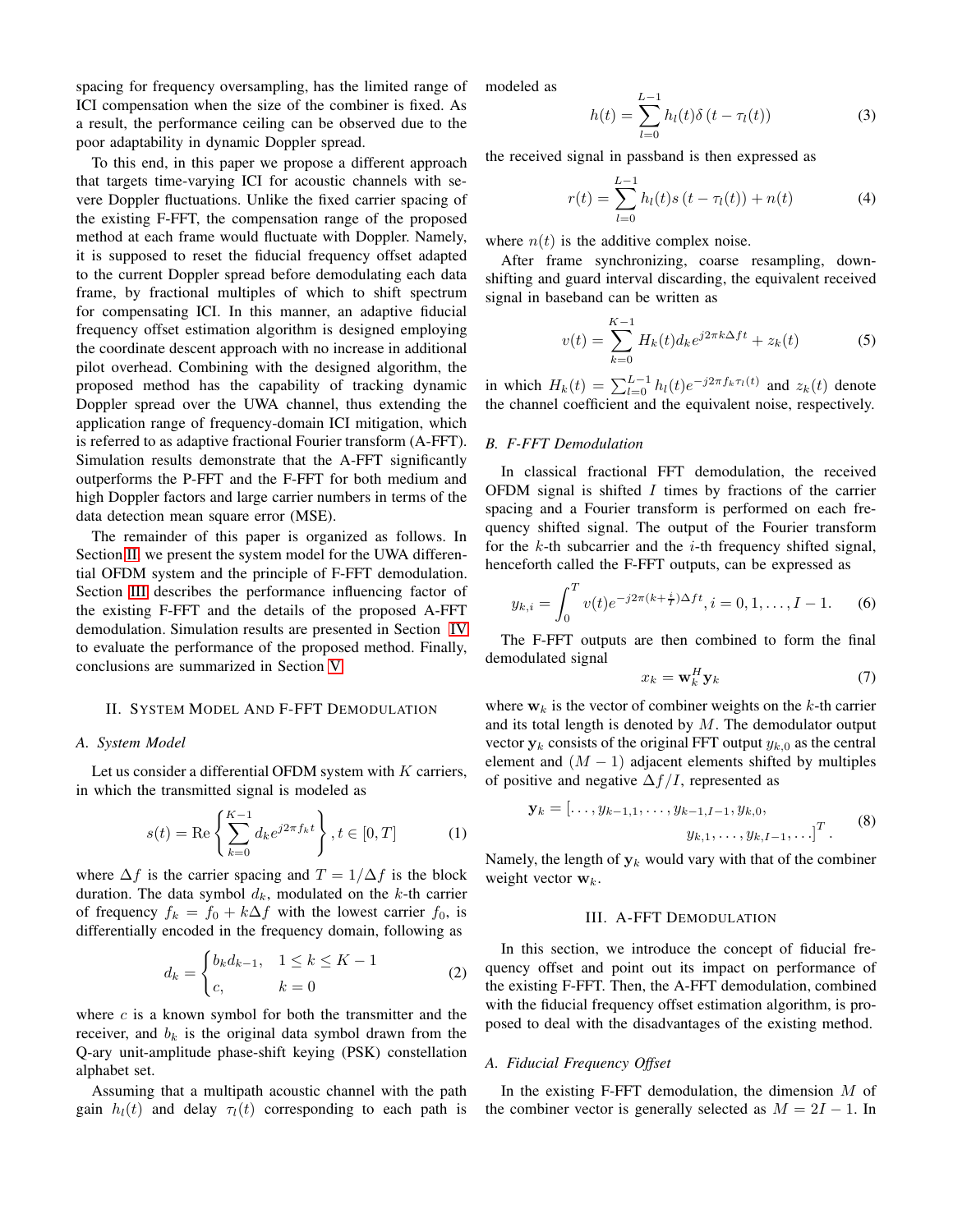

<span id="page-2-0"></span>Fig. 1. The MSE performance of F-FFT demodulation with different fiducial frequency offsets  $f_e$ , where the Doppler shift at the center frequency  $f_d = 3.25$ Hz,  $\Delta f$  =4.88 Hz.

this case, Eq. [\(6\)](#page-1-2) can be rewritten as

<span id="page-2-2"></span>
$$
z_{k,a} = \int_0^T v(t)e^{-j2\pi(k\Delta f + \frac{a}{A+1}f_e)t}dt, a = 0, \pm 1, \dots, \pm A
$$
\n(9)

in which  $A = I - 1$ , and  $f_e$  is referred to as the fiducial frequency offset in this paper and equals to the carrier spacing numerically, thus forming the corresponding demodulator output vector  $z_k$  as

$$
\mathbf{z}_{k} = [z_{k,-A}, \ldots, z_{k,-1}, z_{k,0}, z_{k,1}, \ldots, z_{k,A}]^{T} \qquad (10)
$$

and the demodulated signal  $x_k$  remains as

<span id="page-2-3"></span>
$$
x_k = \mathbf{w}_k^H \mathbf{z}_k. \tag{11}
$$

By means of spectral sampling at fractions of the fixed fiducial frequency offset, the existing F-FFT makes compensation of any Doppler shift in the range  $[-A\Delta f/(A+1), A\Delta f/(A+1)]$  feasible. However, due to the time-varying characteristics of the underwater acoustic channel, the Doppler spread has a large dynamic range [\[2\]](#page-5-9). In this case, taking the carrier spacing as a fixed frequency offset greatly degrades the dynamic Doppler adaptability of the method, which in turn leads to poor interference mitigation performance. With this in mind, the largest possible fiducial frequency offset seems to be applied to compensate for the Doppler shifts when A is fixed.

Fig. [1](#page-2-0) shows the MSE performance of F-FFT demodulation with different fiducial frequency offsets  $f_e$ . It can be intuitively seen that the data detection MSE is not optimal when the fiducial frequency offset is set to the carrier spacing. And as expected, the system performance improves as  $f_e$  increases. However, the MSE rises when  $f_e$  is larger than a certain threshold, that is, unreasonable frequency oversampling causes the system performance to be impaired instead. Therefore, from the practical point of view, a suitable value of  $f_e$  is supposed to be determined in advance. Based on this observation, we take the estimation of  $f_e$  as the breakthrough point, and deeply analyze the analytical quantitative relationship between MSE and  $f_e$ . The corresponding estimation algorithm is then proposed to maximize the ICI mitigation performance of the system in this paper.

#### *B. Adaptive Estimation Algorithm*

Considering the narrowband characteristics of the received signal after resampling, it can be assumed that the fiducial frequency offset  $f_e$  within a frame is approximately equal. Namely, the optimal  $f_e$  of the current frame needs to be determined before demodulating the signal frame by frame according to the preamble.

Using the first  $P$  carriers of the first block as pilot symbols, the composite MSE is formed following as

<span id="page-2-1"></span>
$$
E(\mathbf{w}_{k_0}, \dots, \mathbf{w}_{k_{P-1}}, f_e) = \sum_{k \in \mathcal{K}_{P}} |e_k|^2
$$
  
= 
$$
\sum_{k \in \mathcal{K}_{P}} |b_k - \hat{b}_k|^2
$$
 (12)

where  $\mathcal{K}_{P} = \{k_0, k_1, \ldots, k_{P-1}\}\$ is the set of pilot carriers, and  $\hat{b}_k$  is the estimated symbol after differentially coherent detection, calculated by

$$
\hat{b}_k = \frac{x_k}{x_{k-1}} = \frac{\mathbf{w}_k^H \mathbf{z}_k}{\mathbf{w}_{k-1}^H \mathbf{z}_{k-1}}.
$$
 (13)

To derive the optimal fiducial frequency offset  $\hat{f}_e$  in light of minimizing MSE in data detection, i.e.,

$$
\hat{f}_e = \arg\min_{f_e} \left\{ E\left(\mathbf{w}_{k_0}, \dots, \mathbf{w}_{k_{P-1}}, f_e\right) \right\},\tag{14}
$$

we take a coordinate descent approach where the composite MSE of data detection [\(12\)](#page-2-1) is used to guide the estimation of  $f_e$ . With  $f_e$  independent of  $w_k$ , the partial derivative of the MSE with respect to  $f_e$  is given by

$$
\frac{\partial E}{\partial f_e} = -2\pi \sum_{k \in \mathcal{K}_p} \text{Im}\left\{ \frac{\mathbf{w}_k^H \left(\boldsymbol{\beta} \circ \tilde{\mathbf{z}}_k\right) x_{k-1}}{(x_{k-1})^2} e_k^* \right. \\ \left. - \frac{\mathbf{w}_{k-1}^H (\boldsymbol{\beta} \circ \tilde{\mathbf{z}}_{k-1}) x_k}{(x_{k-1})^2} e_k^* \right\} \tag{15}
$$

in which

$$
\boldsymbol{\beta} = [-A, \dots, -1, 0, 1, \dots, A]^T
$$
 (16a)

$$
\tilde{z}_{k,a} = \int_0^T tv(t)e^{-j2\pi(k\Delta f + \frac{a}{A+1}f_e)t}dt
$$
\n(16b)

$$
\tilde{\mathbf{z}}_k = \left[\tilde{z}_{k,-A}, \dots, \tilde{z}_{k,-1}, \tilde{z}_{k,0}, \tilde{z}_{k,1}, \dots, \tilde{z}_{k,A}\right]^T \tag{16c}
$$

and " ◦ " denotes the Hadamard product.

Furthermore, we define

$$
\tilde{x}_k = \mathbf{w}_k^H \left( \boldsymbol{\beta} \circ \tilde{\mathbf{z}}_k \right) \tag{17}
$$

and the gradient  $\gamma$  of the fiducial frequency offset is then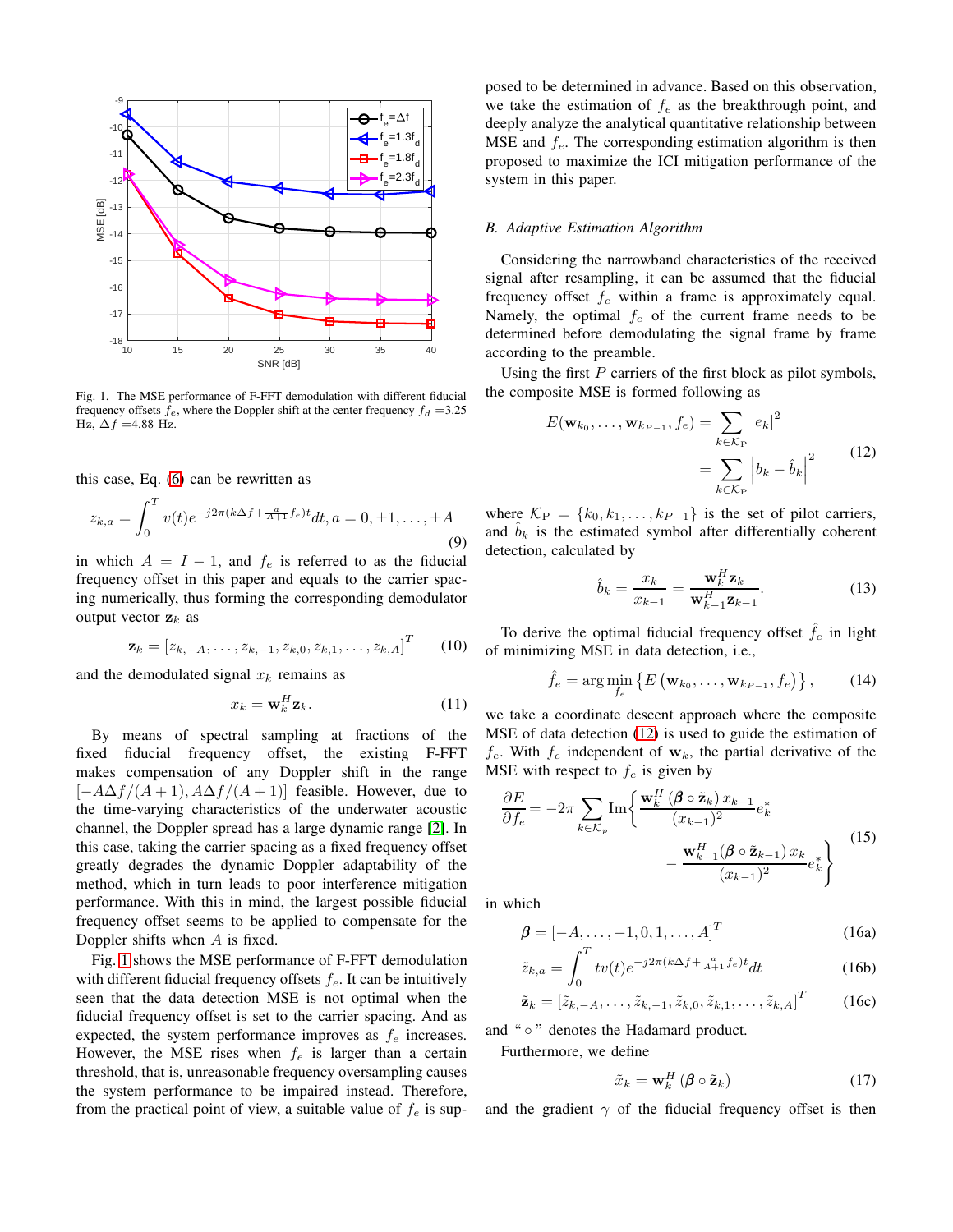

<span id="page-3-1"></span>Fig. 2. Block diagram of the fiducial frequency offset estimation algorithm, where " \* " means the Hadamard product operation in this figure, "DIFF" and "Grad.update" denote the differentially coherent detection and gradient update, respectively.

written as

$$
\gamma = \sum_{k \in \mathcal{K}_p} \operatorname{Im} \left\{ \frac{\tilde{x}_k x_{k-1} - \tilde{x}_{k-1} x_k}{(x_{k-1})^2} e_k^* \right\} \tag{18}
$$

thus  $f_e$  can be calculated iteratively following as

$$
f_e^{iter}(j+1) = f_e^{iter}(j) + \mu_{fe}\gamma^{iter}(j)
$$
 (19)

in which  $f_e^{iter}(j)$  represents the j-th iterative value of the current  $f_e^{iter}$  inner loop. Among them,  $f_e^{iter}(0) = f_e^{iter}$  and  $f_e^{iter}$  indicates the fiducial frequency offset of the *iter*-th outer cycle with the initial value  $f_e^0$ , generally set to  $\Delta f$  or several times the Doppler shift at the center frequency.

Taking into account the dependence  $E$  on  $w_k$ , we also consider the partial derivative of the MSE with respect to  $w_{k_p}$ , given by

$$
\frac{\partial E}{\partial \mathbf{w}_{k_p}^*} = -\underbrace{\left(\frac{\mathbf{z}_{k_p}}{x_{k_{p-1}}}e_{k_p}^* - \frac{\mathbf{z}_{k_p}x_{k_{p+1}}}{(x_{k_p})^2}e_{k_{p+1}}^*\right)}_{\mathbf{g}_{k_p}}
$$
(20)

and the weights can be obtained by

$$
\mathbf{w}_{k_p}^{iter}(j+1) = \mathbf{w}_{k_p}^{iter}(j) + \mu_{k_p} \mathbf{g}_{k_p}^{iter}(j)
$$
(21)

with a maximum number of iterations  $N_I$  or a predefined error threshold  $\eta$ , and  $\mathbf{w}_{k_p}^{iter}(0) = \mathbf{w}_{k_p}^{iter}$  where  $\mathbf{w}_{k_p}^{iter}$  denotes the combiner weight  $w_{k_p}$  of the *iter*-th outer loop. Similarly, j represents the number of iterations in the inner loop of the current weight vector  $\mathbf{w}_{k_p}^{iter}$ . For the iteration  $iter = 0$ ,  $\mathbf{w}_{k_p}^0$ is set to the  $(2A+1) \times 1$  vector  $[\ldots, 0, 1, 0, \ldots]^T$ . Fig. [2](#page-3-1) shows the block diagram of the estimation algorithm, in which  $\tilde{x}_k$  is obtained using the F-FFT with the same weight as  $x_k$  and a set of Hadamard product multipliers, applied to the samples

## <span id="page-3-2"></span>Algorithm 1 Fiducial Frequency Offset Estimation Algorithm

- 1: **Input** :  $v(t)$ , pilot symbols  $b_k$ ,  $k \in \mathcal{K}_P$
- 2:  $\mathbf{Output}: \hat{f}_e$
- 3: Initialization
	- Set parameters  $\mathbf{w}_{k_0}^0, \ldots, \mathbf{w}_{k_{P-1}}^0, f_e^0$
	- Set  $\eta$ ,  $N_I$ , step size  $\mu_{\mathbf{w}_{k_0}}, \dots, \mu_{\mathbf{w}_{k_{P-1}}}, \mu_{f_e}$
- 4: while  $(iter \leq N_I)$  do

5: Given 
$$
\mathbf{w}_k^{iter} = (\mathbf{w}_{k_0}^{iter}, \dots, \mathbf{w}_{k_{P-1}}^{iter})
$$
, choose an index  $p \in \{0, \dots, P-1\}$  and compute a new iterate  $\mathbf{w}_k^{iter+1} = (\mathbf{w}_{k_0}^{iter+1}, \dots, \mathbf{w}_{k_{P-1}}^{iter+1})$   
\n7: satisfying\n8:  $\mathbf{w}_{k_p}^{iter+1} \in \arg \min_{\mathbf{w}_{k_p}} \{E(\mathbf{w}_{k_0}^{iter}, \dots, \mathbf{w}_{k_p}, \dots, f_e^{iter})\}$   
\n9:  $\mathbf{w}_{k_i}^{iter+1} = w_{k_i}^{iter}, \quad \forall i \neq p$   
\n10:  $f_e^{iter+1} \in \arg \min_{f_e} \{E(\mathbf{w}_{k_0}^{iter+1}, \dots, \mathbf{w}_{k_{P-1}}^{iter+1}, f_e)\}$   
\n11: **if** 10  $\left| \log_{10} \frac{E(\mathbf{w}_{k_0}^{iter}, \dots, \mathbf{w}_{k_{P-1}}^{iter}, f_e^{iter})}{E(\mathbf{w}_{k_0}^{iter+1}, \dots, \mathbf{w}_{k_{P-1}}^{iter+1}, f_e^{iter+1})} \right| < \eta$  then  
\n12: break  
\n13: **end if**  
\n14: *iter = iter* + 1  
\n15: **end while**  
\n16: **return**  $\hat{f}_e = f_e^{iter}$ 

of  $tv(t)$ .

It is worth noting that, in order to reduce the additional pilot overhead, the proposed algorithm should reuse exactly the same pilot with the subsequent weight estimation algorithm as much as possible. Therefore, the number of pilots  $P$  is not greater than the number required to estimate the weight. Besides, the objective function of formula [\(12\)](#page-2-1) is essentially an unconstrained optimization problem. In addition to the coordinate descent method employed in this article, other constraint optimization methods are equally applicable to the fiducial frequency offset estimation. In view of this, we mainly provide a corresponding target model and feasible solution to deal with the poor adaptability of the existing F-FFT under dynamic Doppler. The formal steps of the fiducial frequency offset estimation algorithm are summarized in Algorithm [1.](#page-3-2)

After estimating the fiducial frequency offset adapted to the current Doppler spread, the subsequent signal processing operations remain as Eq.  $(9)-(11)$  $(9)-(11)$  to accurately demodulate the ICI suppressed signal, which is referred to as adaptive fractional Fourier transform in this paper.

# <span id="page-3-0"></span>IV. SIMULATION RESULTS AND ANALYSIS

In this section, we assess the performance of the proposed ICI mitigation method through simulation and compare it to that of other methods, including the P-FFT in [\[8\]](#page-5-10), the F-FFT and the differentially coherent detection with the conventional FFT (Conv-FFT), in terms of the data detection MSE.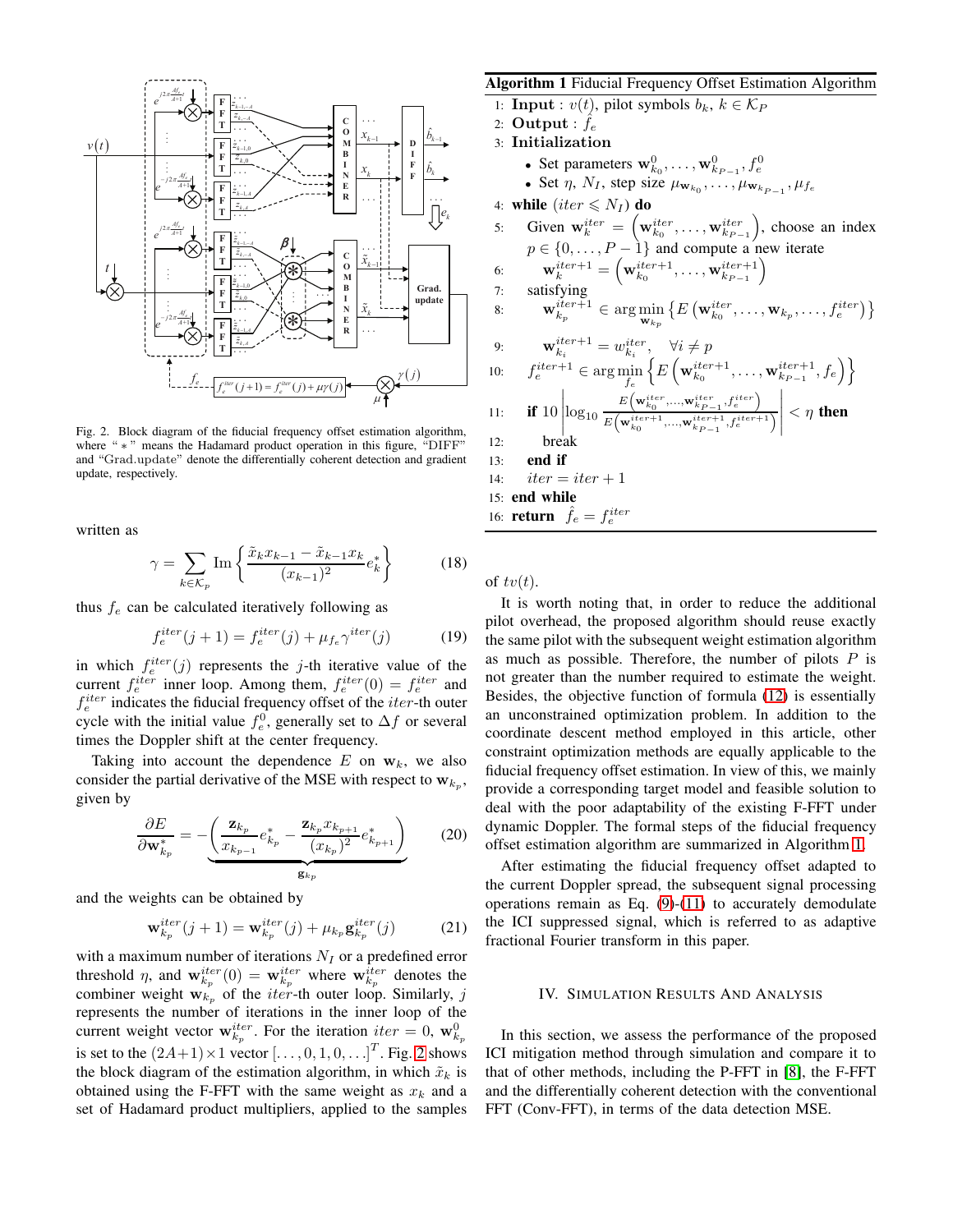TABLE I SUMMARY OF THE UWA-OFDM PARAMETER SETTINGS.

<span id="page-4-0"></span>

| Parameters                       | Values           |
|----------------------------------|------------------|
| Center frequency $f_c$           | 32 kHz           |
| Signal bandwidth B               | $12$ kHz         |
| Sampling rate $f_s$              | 192 kHz          |
| Sampling interval $T_s$          | 5.208 us         |
| Number of carriers per block $K$ | $2^6 - 2^{11}$   |
| Number of blocks per frame $N$   | $2^2 - 2^7$      |
| Carrier spacing $\Delta f$       | $5.9 - 187.5$ Hz |
| Block duration $T$               | $5.3 - 170.7$ ms |
| Guard interval $T_a$             | $16 \text{ ms}$  |
| Modulation type                  |                  |

# *A. Simulation Parameter Settings*

In the simulation, a differential OFDM system with typical parameter settings is considered, as summarized in Table [I.](#page-4-0) Notably,  $K$  and the number of blocks per frame  $N$  always satisfy with  $KN = 2^{13}$ . We adopt the statistical channel model provided in [\[13\]](#page-5-11) to simulate the UWA channel to assist performance comparison and analysis. Moreover, for the fairness of comparison, the number of demodulation segments for the P-FFT, the F-FFT and the A-FFT are all set to 3, i.e.,  $I = 3$ and  $A = 1$ . We employ the same combiner weight estimation algorithm for the above three ICI mitigation methods equipped with the gradient scaling and the thresholding method provided in [\[5\]](#page-5-2), for which the pilot symbols are inserted on the first 200 carriers of the first OFDM symbol in each frame.

# *B. MSE Versus SNR*

Fig. [3](#page-4-1) illustrates the performance of different methods in terms of data detection MSE with various input signal-tonoise ratio (SNR) at the receiver, in which  $K = 1024$  and the Doppler factor  $\alpha = 2.5 \times 10^{-4}$ . The conventional differentially coherent detection method cannot work normally at any SNR, i.e., the performance cannot be improved with the increase of the SNR, implying that increasing the SNR will not have successful compensation for ICI. Coupled with the fact that the MSE performance of the P-FFT is above −5 dB, in contrast, the MSE performance of the other two methods show better improvement with SNR. Moreover, the A-FFT reduces the MSE by  $39.88\% - 72.14\%$  compared to the F-FFT with the SNR ranging from 10 dB to 30 dB.

## *C. MSE Versus Doppler Factor*

Fig. [4](#page-4-2) demonstrates the MSE performance of the proposed method as a function of the Doppler scaling factor, which ranges between  $5 \times 10^{-5}$  and  $3 \times 10^{-4}$ . Here,  $K = 1024$  and  $SNR = 30$  dB. The result asserts that the MSE among all methods increases with the Doppler factor, ultimately limiting detection performance. Nevertheless, the increase of other three methods with multiple FFT demodulation is much slower than that of the conventional receiver, thus expanding the



<span id="page-4-1"></span>Fig. 3. Comparisons of the MSE versus input SNRs ranging from 0 dB to 30 dB among different methods, where  $K = 1024$  and  $\alpha = 2.5 \times 10^{-4}$ .



<span id="page-4-2"></span>Fig. 4. Comparisons of the MSE versus the Doppler factor  $\alpha$  ranging from  $5 \times 10^{-5}$  to  $3 \times 10^{-4}$  among different methods, where  $K = 1024$  and  $SNR = 30$  dB.

range of tolerable Doppler distortion. Among them, the F-FFT and the A-FFT provide frequency domain oversampling with the preset spacing, which makes it easier to compensate for the serious Doppler effect of the received signal, thus showing stronger anti-Doppler capability. Furthermore, the A-FFT, transforming the frequency shift compensation interval from a fixed spacing to a fractional multiple of the fiducial frequency offset adapted to the dynamic Doppler spread, exhibits better performance, e.g., the MSE can be reduced by 90.74% compared to the F-FFT with  $\alpha = 3 \times 10^{-4}$ .

#### *D. MSE Versus the Number of Carriers*

Fig. [5](#page-5-12) compares the MSE performance as a function of the number of carriers with SNR = 30 dB and  $\alpha = 3 \times 10^{-4}$ . The results demonstrate the effectiveness of ICI mitigation with the P-FFT, the F-FFT and the proposed A-FFT. These